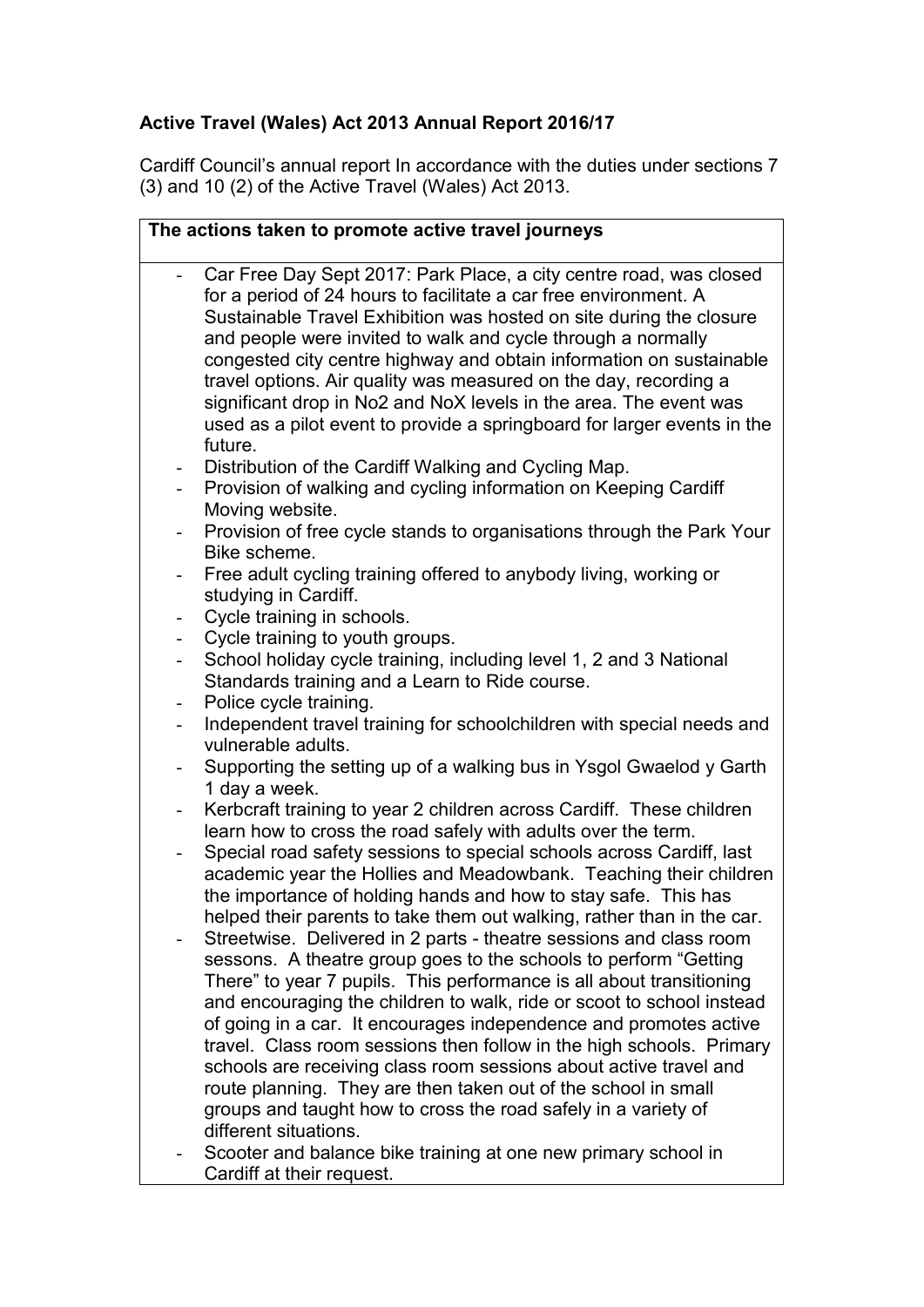- Annual Walking Festival held during National Walking Month in May. The festival linked with South Wales Orienteering Club and hosting Orienteering Events, Cardiff Walking for Health, Walk to Work and Walk to School Week and Vale of Glamorgan Walking Festival.
- Double page Publication in Student Magazine for Universities in Cardiff promoting walking and promoted circular trails.
- Series of adverts in Big Issue promoting Orienteering Trails, circular walks and Cardiff Walking Festival.

## **The actions taken to secure new active travel routes and related facilities and improvements**

- Route 6 Ely Bridge: Installation of pedestrian/cycle bridge across the River Ely and improvements at the access to the Mill Development to provide an off road cycle route between Riverside Terrace and the access to the Mill Development.
- A469 Parallel Cycle Route: Widening, surface improvements and signage Improvements to shared use cycle path between Gabalfa Interchange and St George's Road.
- SRIC Splott Phase 2: Safe Routes in the Community project, providing new tabled zebra crossings, traffic calming, new shareduse cycleway/footway and footway improvements.
- Penarth Road: Footway improvements.
- Fitzhamon Embankment: Surface improvements to existing shared use cycle path.
- Newport Rd/ Cypress Drive: Provision of traffic calming measures around the roundabout to reduce vehicle approach speeds and improve pedestrian/cycle access on the southern and western arms of the junction. These measures will tie into a future S278 scheme that will enhance pedestrian access in the area.
- Heath Park/ Allensbank Road: Provision of tabled zebra crossings, bus boarders and other features to make it easier and safer for pedestrians to cross the road, access bus services and reduce traffic speeds. Provision of parking restrictions to provide more road space for cyclists to travel safely and conveniently along the carriageway.
- Newport Road/Maxwell Road: Provision of a signalised pedestrian crossing at Newport Road near Maxwell Road as part of Eastern Corridor Active Travel scheme.
- Countisbury Avenue: Provision of zebra crossing at Countisbury Avenue as part of Eastern Corridor Active Travel scheme.
- Heol y Deri/ Lon Ucha: New tabled zebra crossing as a safe routes to school project.
- Tyndall St: Provision of a staggered Toucan Crossing on Tyndall Street with extended signal poles to increase visibility. Improved access and pedestrian safety through parking restrictions on Wharf Road East to address illegal footway parking.
- SRIC Pentwyn: Safe Routes in the Community project, providing new tabled zebra crossings, traffic calming and new footway.